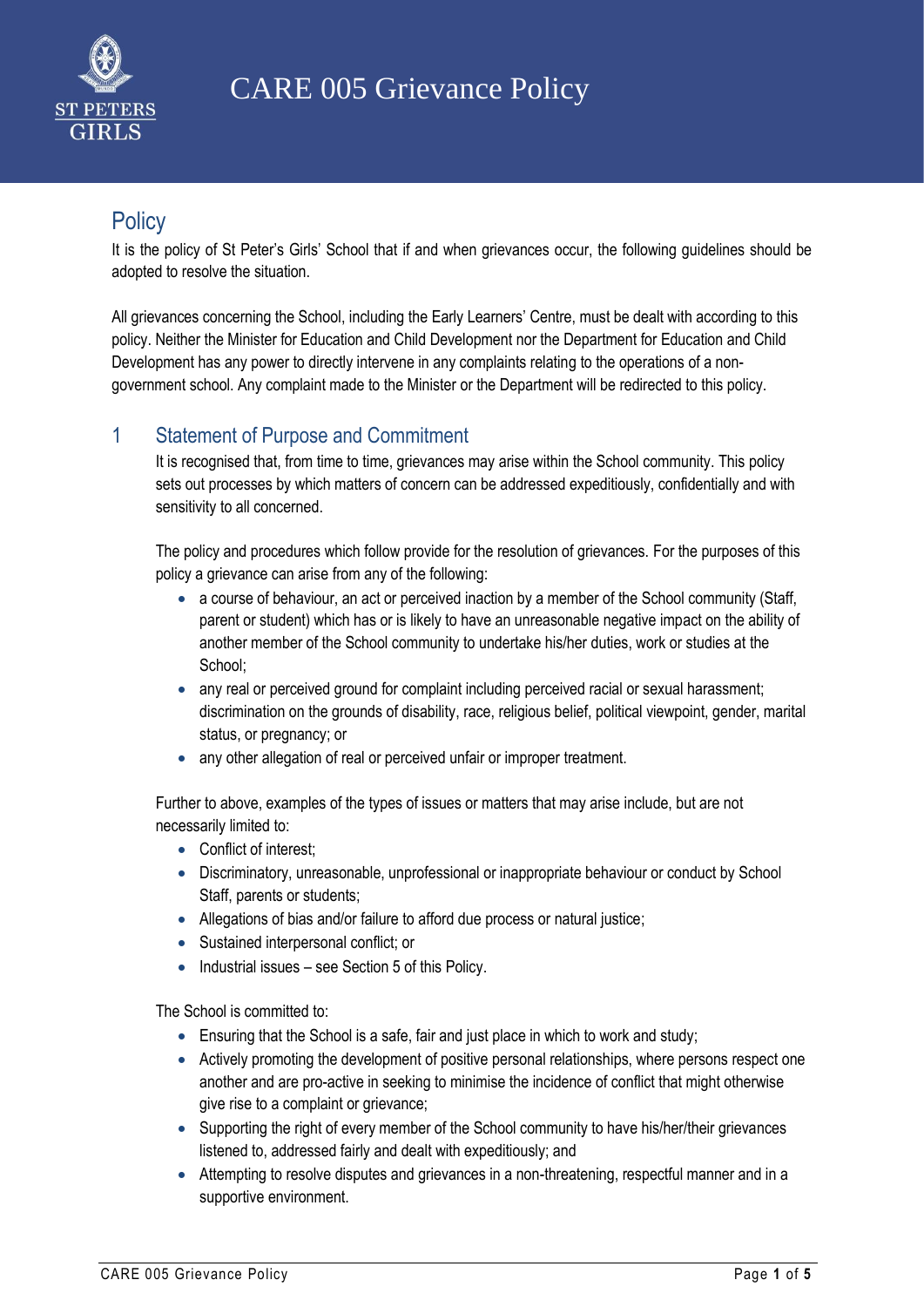### 2 Guiding Principles

The health, safety and well-being of all members of the School community, students and adults alike, remains the highest priority.

People are entitled to lodge a grievance.

Grievances should be lodged in good faith and without frivolous, malicious or vexatious intent.

All resolution policies and processes acknowledge and value different perspectives and operate under the principles of impartiality, promptness and protection from victimisation.

Every reasonable effort will be made by the School and its representatives to ensure that a person who lodges a grievance will not be treated unfairly or victimised because of the grievance, nor that anyone dealing with the grievance will be coerced or intimidated.

The School supports, where possible, an informal, amicable and equitable resolution of grievances through discussions, mediation and/or conciliation to achieve an agreed course of conduct and behaviour aimed at enabling all parties to continue at the School free from harassment or retribution. The School will facilitate this process through, for example, providing contact persons to assist or nominating persons to follow up and supervise any agreed result or outcome.

Complainants are encouraged to firstly and, where practicable, seek to resolve a complaint informally. Formal procedures for the resolution of grievances will normally only be invoked when a matter cannot be resolved by informal means.

Communication and resolution processes should always be based on the parties acting in good faith, exercising good judgement, being honest and open, and focusing on the issue and not the person.

In dealing with a complaint, informally or formally, every reasonable effort shall be made to ensure that natural justice is afforded to all parties. This means, in practical terms:

- Subject to duty of care or other legal obligations, respondents should normally be informed of all allegations, and the basis for and the specific circumstances which give rise to the grievance;
- The right of all parties to be heard and to put their case;
- Investigations into the grievance must be undertaken expeditiously and thoroughly; and
- Only matters that are relevant to the grievance under consideration should be taken into account.

It is recognised that the application of the principles of procedural fairness can vary, depending upon the context and nature of the grievance and the nature of the response proposed or sought.

As far as possible and appropriate, confidentiality will be respected and maintained by all parties throughout the resolution process, save where persons are required to be informed on a 'need to know' basis or where statutory or legal requirements demand that matters be reported.

Whilst complaints from an anonymous source will be taken seriously and investigated as far as practically possible, it is very difficult to proceed or undertake a thorough and extensive investigation if the Complainant cannot be identified and hence cannot provide further and better particulars or information to assist with that investigation. Complainants are therefore encouraged to identify themselves.

Where complaints or grievances are made in circumstances where an alleged crime may have been committed, the Police or similar outside agencies will normally be contacted and formally advised of the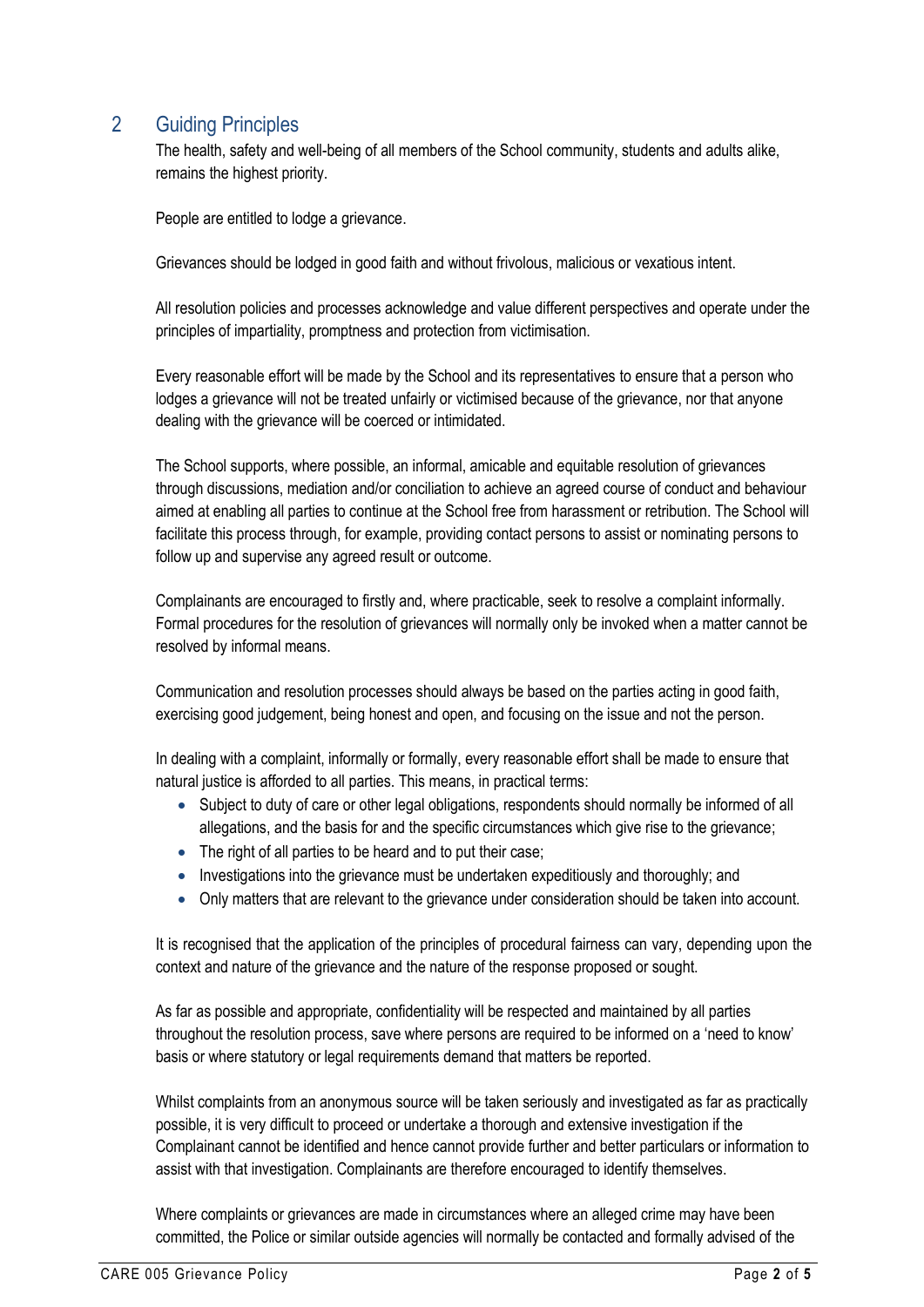complaint or grievance. In some cases (e.g. Mandatory Reporting), there is no discretion and the matter must and will be reported to the relevant authorities.

## 3 Options for the resolution of grievances

Each party to a grievance is entitled to personal and/or professional advice, support or representation. This may involve approaching and confiding in a trusted friend, colleague, or a representative or advisor from a union or other professional organisation.

A person may elect, according to the nature and seriousness of his/her grievance, to deal with that grievance in one or more of the following ways:

- **Personal resolution** this might involve discussing and resolving the matter directly with the person responsible for the behaviour to see if a misunderstanding has occurred, seeking confidential advice in relation to strategies to deal personally with the grievance or seeking advice in relation to different options, either within the School or other agencies to resolve the grievance;
- **Consulting a Contact Person** who will, in turn, monitor the situation to assess the alleged behaviour and, in consultation with the Complainant, assist in determining an appropriate course of action. The Complainant is always entitled to be informed about what action has been or will be taken;
- **A Contact Person** at the School could include, but is not necessarily limited to, someone such as a Line Manager, Senior Leadership Team or a colleague who is prepared to provide support to the Complainant; and/or
- **Lodging a formal** grievance with a line manager, senior member of Staff. In such instances the Principal will be notified immediately. The Principal will then expeditiously put in place a process, staffed by appropriate and impartial person(s) to investigate the complaint. All formal complaints will be investigated.

The choice of the resolution process lies with the Complainant. As far as possible, Complainants are encouraged to seek resolution through conciliation within the School in the first instance.

#### 4 Formal Grievances – General

Where a formal written grievance is lodged, usually with the Principal, the Principal will, either personally or via a suitable and appropriate nominee, gather information relating to the allegations. There will usually also be meetings convened of the parties to discuss the complaint with the person(s) accused, to hear all relevant evidence and submissions. A determination will then be made, on the basis of a thorough investigation, whether or not to uphold the grievance.

If, in the opinion of the Principal, the complaint is substantiated, the evidence is inconclusive or if the complaint is found to not be substantiated, both the complainant and the accused will be advised accordingly, with such follow-up counselling or other actions as the Principal deems appropriate and necessary.

The Complainant and Respondent will, in all instances, be informed of the outcome and action taken.

When a grievance is not or cannot be resolved within the School, the parties may seek the assistance of outside professional agencies or other relevant judicial or quasi-judicial bodies in order that a further attempt can be made to resolve the matter.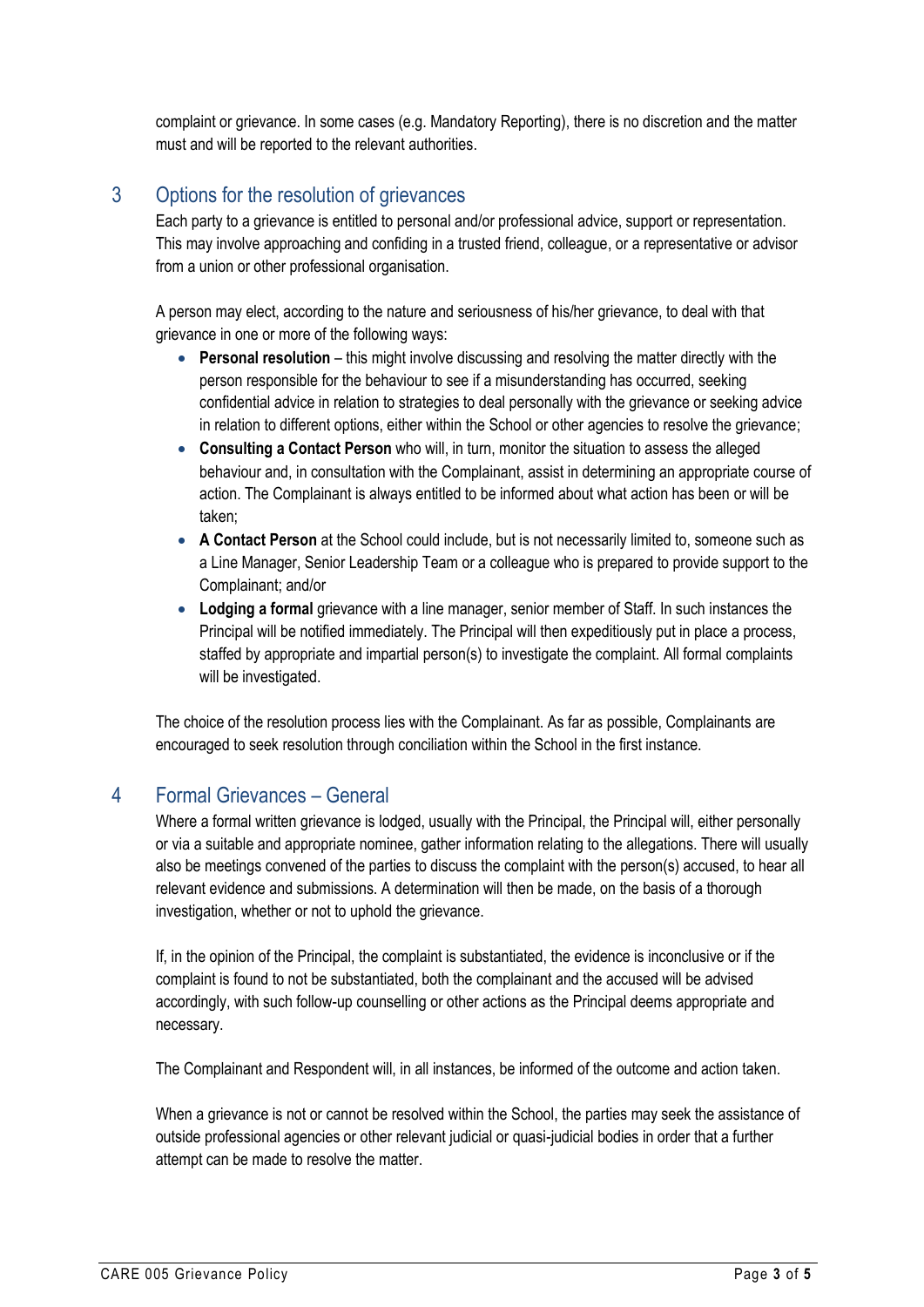## 5 Formal Grievances – Relevant Awards and Legislation

This Policy complements and is to be read and applied in conjunction with the Grievance Procedures set out in Clause 3.2 of the Teachers (Non-Government Schools) Award or the Industrial & Employee Relations Act 1994 (SA) or its successor(s).

Specifically, the said Clause 3.2 of the Award provides, inter alia, that:

- The parties agree that it is in the common interest to manage resolution of any conflict by means which neither disrupt nor damage the School's operation; and
- The parties agree that the following procedures will apply in the resolution of any dispute and, pending resolution, that work prior to the dispute or grievance shall continue:
	- $\circ$  The employee will notify in writing the Principal or delegate of the nature of the grievance and the remedy sought;
	- $\circ$  The Principal or delegate must convene a meeting between the aggrieved employee(s) and the Principal or delegate as soon as practicable, and not more than seven days following the notification of the grievance;
	- $\circ$  The employee is entitled to be accompanied at that meeting by a representative of the union or by another Staff member;
	- $\circ$  If the matter is unresolved at the meeting in (ii) above, then a conference may be requested by the employee(s) to involve a union or other delegate to assist the employee and an employee representative where requested, to assist the Principal or delegate. The conference must be convened as soon as practicable and not more than seven days the request;
	- $\circ$  Where no mutually satisfactory resolution of the matter is achieved by the conference referred to above, either party may make application pursuant to the relevant provisions of the Industrial and Employee Relations Act 1994 (SA) or its successor(s) provided such application may be made at any stage of proceedings.

## 6 Referral of a grievance to the Board of Governors

As a general rule, the Chairman of the Board of Governors and members of the School Board are not directly involved in the first instance with the receipt, investigation or resolution of grievances other than grievances arising within the School Board itself.

In instances where a grievance is with the Principal, a person may, if he/she feels the matter cannot otherwise be resolved or feels it is appropriate to do so, lodge a formal complaint with the Chairman of the Board. In turn, and in consultation with the Complainant, the Chair of the Board will expeditiously implement all reasonable steps to have the complaint fully investigated and to facilitate a resolution.

In other exceptional and special circumstances, a member of the School community may make a direct approach to the Chair of the Board to bring his/her attention to a matter of concern, to formally lodge a grievance or refer a grievance where the resolution processes within the School have failed or are otherwise inappropriate. In such instances, the Chairman of the Board will take advice from appropriate persons and make a determination as to how the grievance should thereafter be dealt with.

#### 7 Withdrawal of a grievance

A person may withdraw a grievance at any stage of the resolution process. If a grievance is withdrawn, the matter will be deemed to be closed.